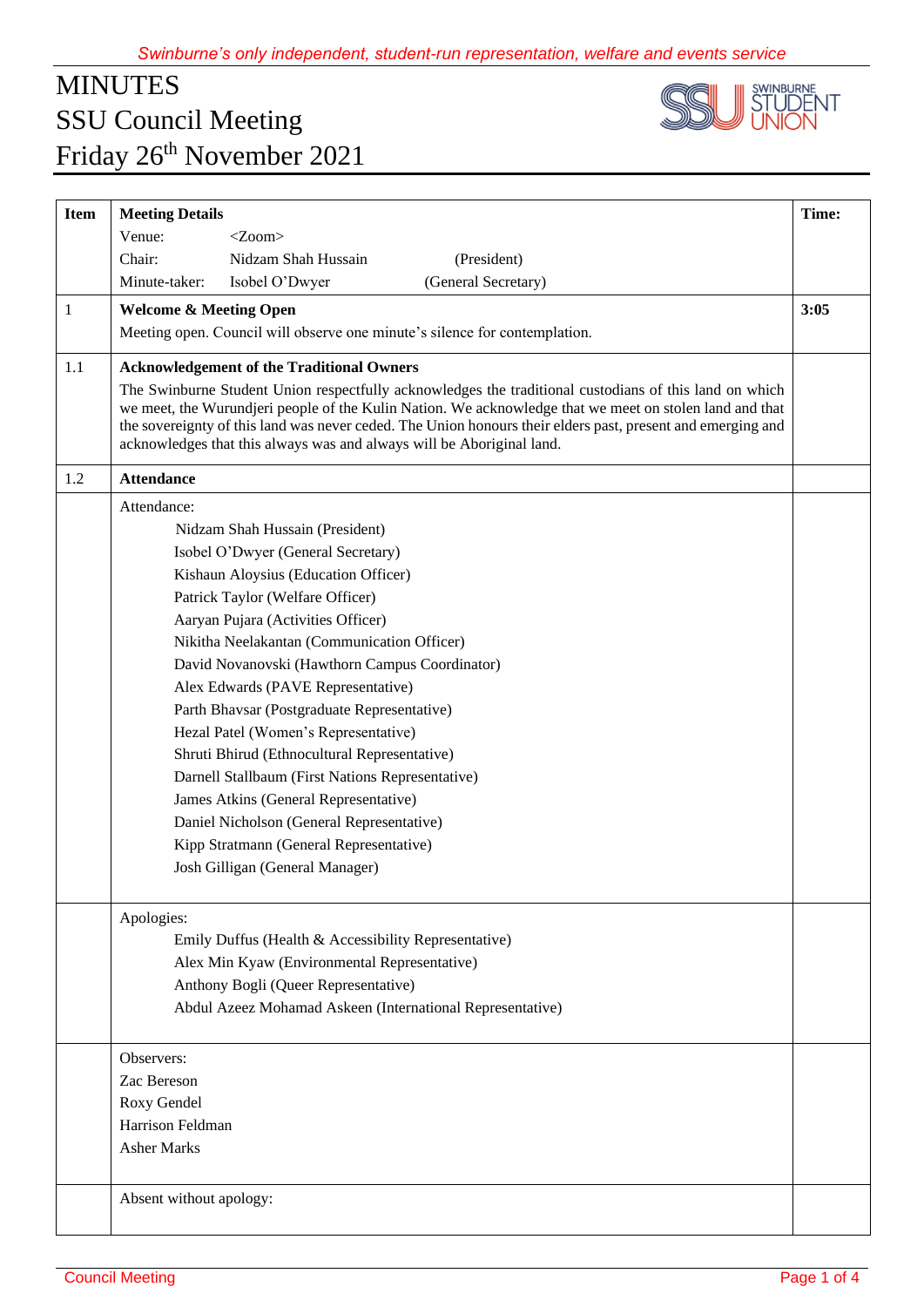## *Swinburne's only independent, student-run representation, welfare and events service*

|     | Daniel Nicholson (General Representative)                                                                                                                                                                       |  |
|-----|-----------------------------------------------------------------------------------------------------------------------------------------------------------------------------------------------------------------|--|
|     | James Atkins (General Representative)                                                                                                                                                                           |  |
| 1.3 | <b>Acceptance of Apologies:</b>                                                                                                                                                                                 |  |
|     |                                                                                                                                                                                                                 |  |
|     | <b>Action:</b>                                                                                                                                                                                                  |  |
|     | Council accepts the following apologies:                                                                                                                                                                        |  |
|     | Emily Duffus (Health & Accessibility Representative)                                                                                                                                                            |  |
|     | Alex Min Kyaw (Environmental Representative)                                                                                                                                                                    |  |
|     | Abdul Azeez Mohamad Askeen (International Representative)<br>Daniel Nicholson (General Representative)                                                                                                          |  |
|     | James Atikns (General Representative)                                                                                                                                                                           |  |
|     |                                                                                                                                                                                                                 |  |
|     | Moved: Patrick Taylor (Welfare Officer)                                                                                                                                                                         |  |
|     | Seconded: Alex Edwards (PAVE Representative)                                                                                                                                                                    |  |
|     | <b>Carried</b>                                                                                                                                                                                                  |  |
| 1.3 | <b>Conflict of Interest Disclosure:</b>                                                                                                                                                                         |  |
|     |                                                                                                                                                                                                                 |  |
|     |                                                                                                                                                                                                                 |  |
|     |                                                                                                                                                                                                                 |  |
| 1.4 | <b>Confirm the Previous Minutes</b>                                                                                                                                                                             |  |
|     |                                                                                                                                                                                                                 |  |
|     | Action:                                                                                                                                                                                                         |  |
|     |                                                                                                                                                                                                                 |  |
|     | 1. To confirm as a Council that the minutes of the October Council meetings minutes are correct.<br>2. To authorise the staff to publish the October minutes on our website.                                    |  |
|     |                                                                                                                                                                                                                 |  |
|     | Moved: Isobel O'Dwyer (General Secretary)                                                                                                                                                                       |  |
|     | Seconded: Nidzam Shah Hussain (President)                                                                                                                                                                       |  |
|     | <b>Carried</b>                                                                                                                                                                                                  |  |
|     | <b>Matters for Decision</b>                                                                                                                                                                                     |  |
|     | <b>Business Conducted via Circular</b>                                                                                                                                                                          |  |
| 2.1 |                                                                                                                                                                                                                 |  |
|     | <b>Preamble:</b>                                                                                                                                                                                                |  |
|     | The Council by an absolute majority had approved the payment of affiliation fees to the National Union of                                                                                                       |  |
|     | Students (NUS) as part of the ongoing efforts to cooperate with a peak representative body. Business was<br>conducted via an internal circular motion on 19th Nov 2021. For the sake of the transparency of our |  |
|     | organisation and our service to the students we represent, we must ensure that the minutes accurately                                                                                                           |  |
|     | reflects this order of business.                                                                                                                                                                                |  |
|     |                                                                                                                                                                                                                 |  |
|     | <b>Action:</b><br>1. To ratify as a Council that the business conducted via circular is correct.                                                                                                                |  |
|     |                                                                                                                                                                                                                 |  |
|     | Moved: Nidzam Shah Hussain (President)                                                                                                                                                                          |  |
|     | Seconded: Isobel O'Dwyer (General Secretary)                                                                                                                                                                    |  |
|     | <b>Carried</b>                                                                                                                                                                                                  |  |
| 2.2 | Adoption of IHRA definition on antisemitism                                                                                                                                                                     |  |
|     | <b>Preamble:</b>                                                                                                                                                                                                |  |
|     | From 1st January 2021, there has been an increase in reported incidents of antisemitism on Australian                                                                                                           |  |
|     | university campuses both online and in person. The Australian Union of Jewish Students (AUJS) has                                                                                                               |  |
|     | engaged with university officials and student representative groups in addressing these issues. Under the                                                                                                       |  |
|     | International Holocaust Remembrance Alliance (IHRA), the working definition of antisemitism is outlined<br>as follows:                                                                                          |  |
|     |                                                                                                                                                                                                                 |  |
|     | "Antisemitism is a certain perception of Jews, which may be expressed as hatred toward Jews.                                                                                                                    |  |
|     | Rhetorical and physical manifestations of antisemitism are directed toward Jewish or                                                                                                                            |  |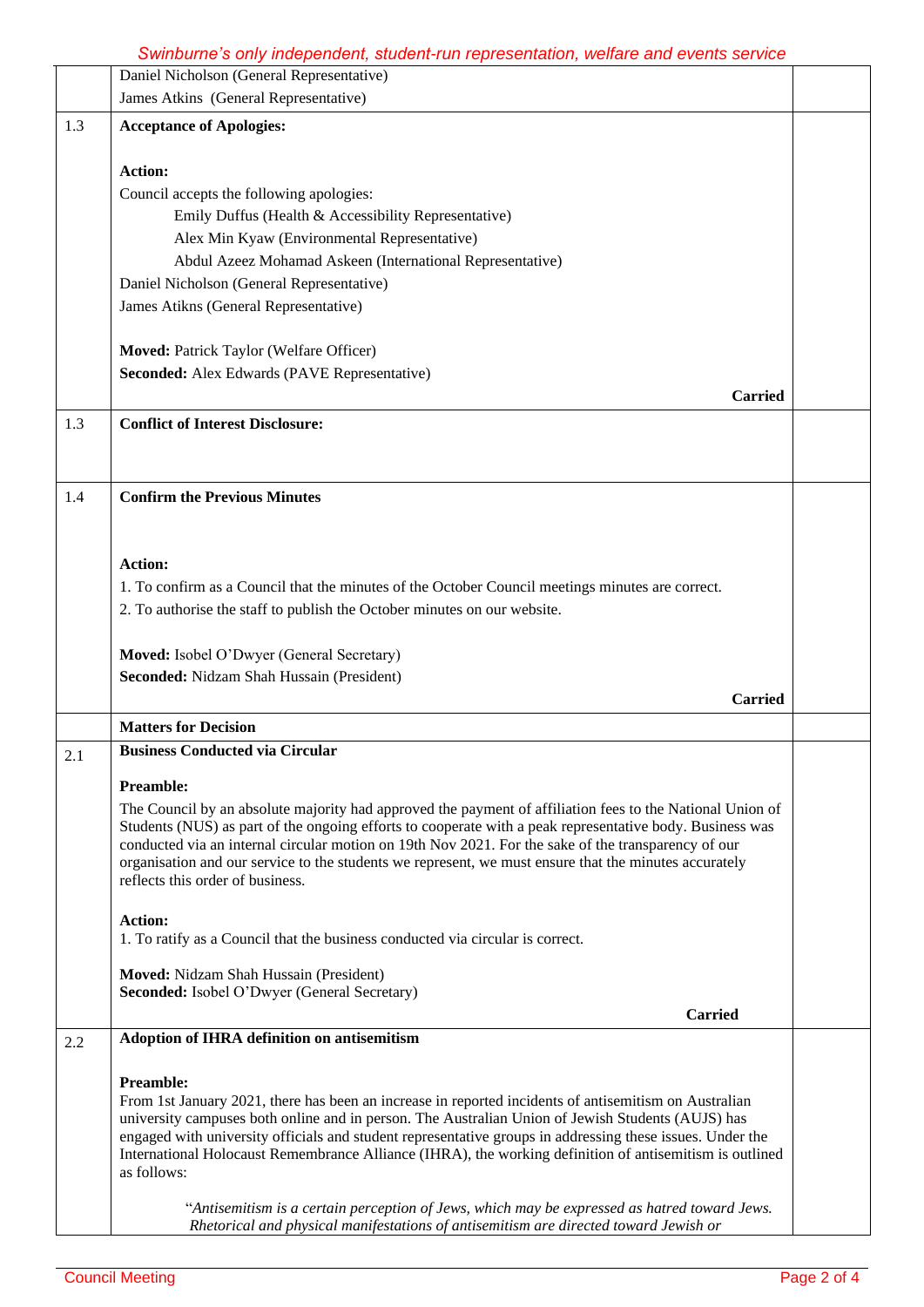|                | Swinburne's only independent, student-run representation, welfare and events service                                                                                                                                                                                                                                                          |  |
|----------------|-----------------------------------------------------------------------------------------------------------------------------------------------------------------------------------------------------------------------------------------------------------------------------------------------------------------------------------------------|--|
|                | non-Jewish individuals and/or their property, toward Jewish community institutions and<br>religious facilities."                                                                                                                                                                                                                              |  |
|                | Action:<br>1. The Council adopts the non-legally binding working definition of antisemitism from the IHRA plenary.<br>2. The President will liaise with the AUJS Swinburne Chapter on issues pertaining to antisemitism that<br>occur on campus.                                                                                              |  |
|                | Moved: Nidzam Shah Hussain (President)<br>Seconded: Isobel O'Dwyer (General Secretary)                                                                                                                                                                                                                                                        |  |
| 2.3            | <b>Carried</b><br><b>Appointment of Secretariat Member</b>                                                                                                                                                                                                                                                                                    |  |
|                | Preamble:<br>Under Part 8 of the SSU Constitution the Council is required to appoint an additional standing member to<br>the Secretariat from the Council. This provides additional oversight into the activities of the Secretariat<br>and is an opportunity to provide additional views on the running of the SSU between Council meetings. |  |
|                | <b>Action:</b><br>1. The Council appoints Hezal Patel (Women's Representative) to the Secretariat.<br>2. The President will ensure that Hezal Patel has appropriate induction to the Secretariat and is added to<br>the Secretariat mailing list.                                                                                             |  |
|                | Moved: Nidzam Shah Hussain (President)<br>Seconded: Kishaun Aloysius (Education Officer)                                                                                                                                                                                                                                                      |  |
|                | <b>Carried</b>                                                                                                                                                                                                                                                                                                                                |  |
| 2.4            | 2022 Memberships Opening                                                                                                                                                                                                                                                                                                                      |  |
|                | <b>Preamble:</b><br>The SSU staff need authorisation to open the 2022 membership category.                                                                                                                                                                                                                                                    |  |
|                | <b>Action:</b><br>1. The President and General Manager will determine an appropriate date to open 2022 Memberships:<br>No sooner than December 1;<br>a.<br>No later than January 1.<br>b.                                                                                                                                                     |  |
|                | Moved: Isobel O'Dwyer (General Secretary)<br>Seconded: Aaryan Pujara (Activities Officer)<br><b>Carried</b>                                                                                                                                                                                                                                   |  |
| 2.5            | <b>Accreditation with CAPA</b>                                                                                                                                                                                                                                                                                                                |  |
|                | <b>Preamble:</b><br>The Council of Australian Postgraduate Associations (CAPA) is the national representative body for<br>postgraduate students in Australia. The SSU continues to support CAPA in its efforts through<br>accreditation.                                                                                                      |  |
|                | <b>Action:</b><br>1. The Council authorises the payment of \$875 to CAPA as 2021 accreditation fee.                                                                                                                                                                                                                                           |  |
|                | Moved: Nidzam Shah Hussain (President)<br><b>Seconded: Patrick Taylor (Welfare Officer)</b><br><b>Carried</b>                                                                                                                                                                                                                                 |  |
| $\mathfrak{Z}$ | <b>Matters for Discussion</b>                                                                                                                                                                                                                                                                                                                 |  |
| 3.1            | President & Chair's Report                                                                                                                                                                                                                                                                                                                    |  |
| 3.2            | General Secretary & Financial Report                                                                                                                                                                                                                                                                                                          |  |
| 3.3            | <b>Education Officer Report</b>                                                                                                                                                                                                                                                                                                               |  |
| 3.4            | Welfare Officer Report                                                                                                                                                                                                                                                                                                                        |  |
| 3.5            | <b>Activities Officer Report</b>                                                                                                                                                                                                                                                                                                              |  |
| 3.6            | <b>Communications Officer Report</b>                                                                                                                                                                                                                                                                                                          |  |
|                |                                                                                                                                                                                                                                                                                                                                               |  |